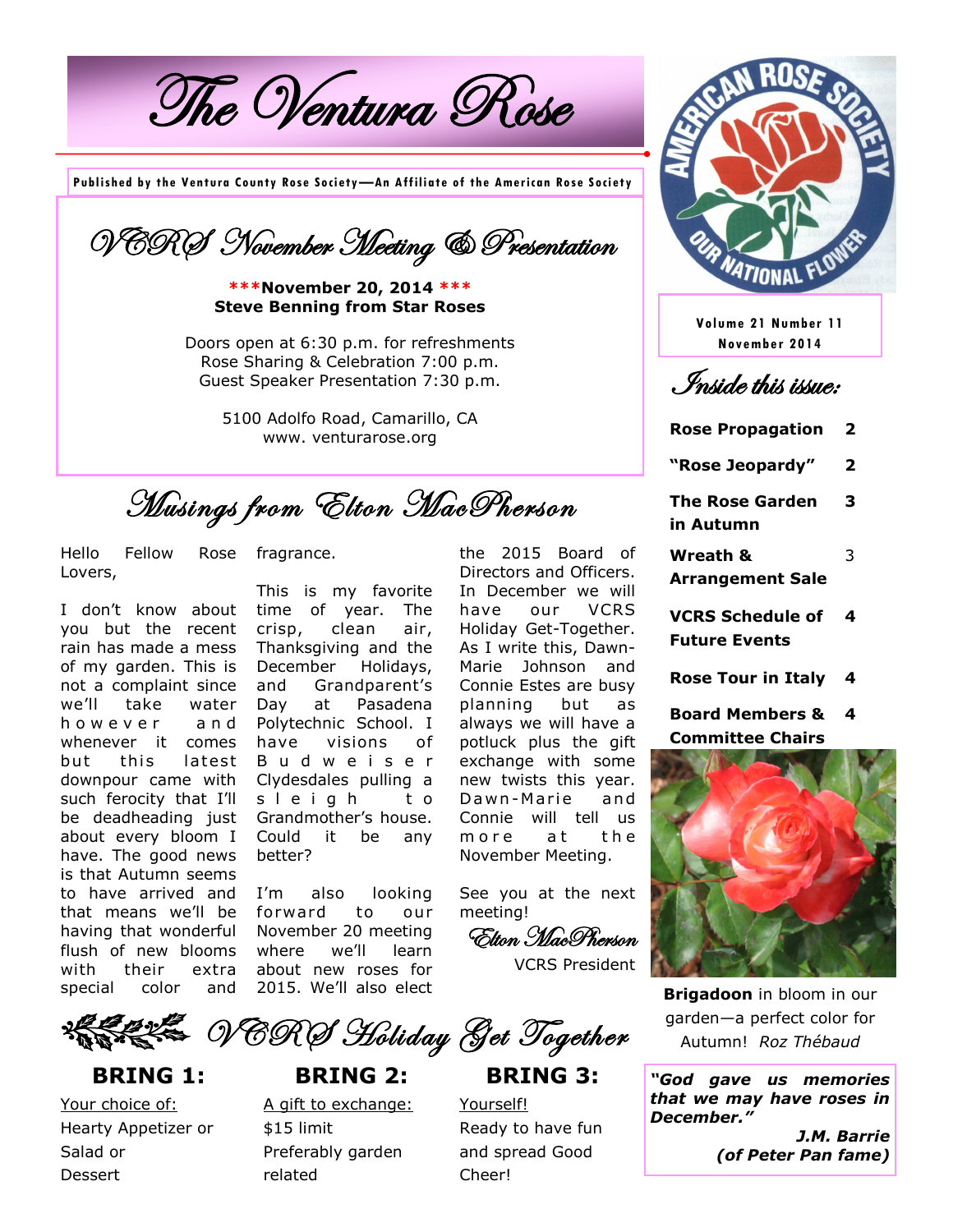

Thorny Questions & Answers About Rose Propagation

**Question:** How are r o s e b u s h e s c o m m e r c i a l l y produced?

**Answer:** A root stock is grown and then a bud eye from a chosen rose is grafted on to it. Some roses can happily grow and produce flowers on its own roots.

**Question:** How can I produce rose bushes in my own garden?

## I**Answer:**

First, do this in late December or January

The TV quiz show immortalized as Jeopardy! had a category "England's Rose." "answers" correctly. How fruits." on September 26th titled *"A Rose Garden."* The contestants (amazingly) "questioned" all the these well can you do?

\$200: It's said every rose has these, but excessive production of these can be cause by Rose Rosette Disease.

\$400: A blend of smoked lavender and rusty red, a rose named for this Mexican spring holiday boast fantastic disease resistance.

*Answers are on the*  \$600: A long-stemmed hybrid tea rose was next page. named for this woman

when you have branches left over from pruning and the weather is cool and damp.

Secondly, use a stem slightly larger than a lead pencil that has six leaf nodes: three to go into the ground and three to stay above the ground. If you have liquid hormone, you can use it, but it is not necessary. If you stick ten stems in the ground, more than half should root. The most important thing to do is not let the cutting

Let's Play "Rose Jeopardy"

\$800: In late summer, spent blooms form "anatomical

\$1000: Follow this 3 word rose (see photo) that ostensibly works well as a ground cover.



dry out. It is best to do the rooting in semi shade so if your rooting area is in the sun, use pieces of cardboard to shield the cuttings from the sun.

Third, wait and then wait some more. It takes about three months to develop good leaves and roots. When the cuttings are ready, dig them up and pot or place in the desired spot. Fertilize gently.

Fourth, rose stems have a top and

*Editor's Note:* This was posted on Facebook on November 8 from *"New Beginnings to Being Yourself".* I have absolutely no idea if this will work, but maybe it is worth trying!

Cut a healthy stem, with bud, and insert into a large potato.

Bury the potato 3 to 4 inches deep in a mixture of peat moss and top soil.

The potato keeps the stem moist and helps it develop new root systems. *(see photo)*

Bottom. Be sure the bottom half goes in the soil.

*Adapted from an article by David Shaw in the North Bay Rosarian, November 2014*

Fifth: A note from the VCRS Editor: Please remember *DO NOT*  propagate roses that are still under patent. We love our hybridizers and want them to continue to develop new roses for us to buy and enjoy in the future!

Another Idea. On Propagation



**And for those who are canning from**  their vegetable **gardens, this tidbit:**

*"Tom a t oe s a nd squash never fail to reach maturity. You can spray them with acid, beat them with sticks and burn them; they love it."*  **S.J. Perelman,** *Acres and Pains,* **1951.**

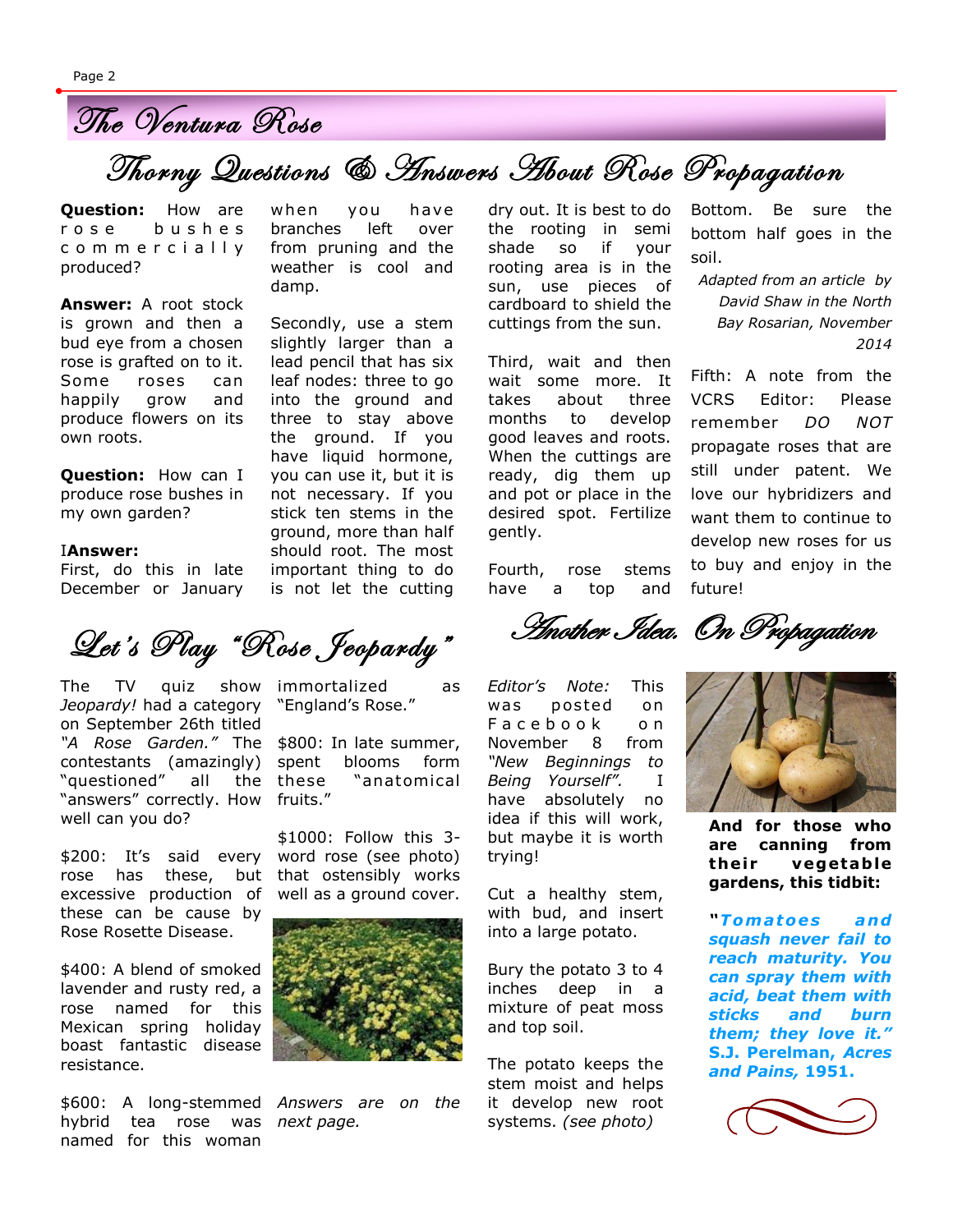The Ventura Rose



*Image from fairyscape.blogspot.com*

**Succulent Wreaths and**  Fall Flower **Arrangements** will be for sale by Las Floralias Flower Arrangement Club and students at the Center of Lifelong Learning's 43rd Annual Flower Arrangement Show:

Saturday, November 22 10:00 a.m.—5:00 p.m. Sunday, November 23 11:00 a.m.-3:00 p.m. Located at the : Schott Center, Tannahill Auditorium 310 W. Padre Street Santa Barbara, CA 93101

In addition to our s p e c t a cular flower arrangement show there will be a demonstration of flower arranging at 1:00 p.m. on both days. There will also be hand painted floral calendars for sale.

A donation of \$5 will be used to offer grants to the art programs at Santa Barbara schools.

This story is adapted from  $\mathcal{T}_{he}$  Ventura Rose, November 1992:

Fall is a favorite season in the garden. Our typically humid climate has changed to desert-dry, as the Santa Ana winds have come to visit. This is the only time of the year that we can relax our vigil against powdery mildew!

The windstorms exact their own price, of course. Our foliage may be mildew-free, but much of it is tattered and torn, as are many blooms which, surely, could have been Queens of the Show! Much more serious of a problem: Check your garden when high winds follow rain. Be sure that none of your plants have been loosened in their

beds by the force of the wind. If necessary, support tall plants with stakes. Climbing roses, particularly, are subject The Rose Garden in Autumn

to wind-damage. Tie up

any loose canes.

Stop fertilizing roses now and no longer do any 'dead heading'. As the hours of daylight shorten, and the temperature falls, allow the roses to slow their growth and form hips. In our temperate climate, the roses never really achieve dormancy, but you can allow growth to slow down, in preparation for pruning time.

This is an excellent time to begin preparation for planting of new bareroot plants. Prepare new beds now, and allow the mix of new soil to sit until you are ready to plant. If you

plan to transplant any of your roses from one area of the garden to another, this activity may begin in the latter part of this month.

*"Rose Jeopardy"*

\$200: "What are thorns?"

\$400: "What is 'Cinco de Mayo'?

\$600: "Who was 'Princess Diana'?

\$800: "What are hips?"

\$1000: "What is 'Yellow Brick Road'?

*Editor: If you liked this game, submit your own 'Rose Jeopardy' answers and questions to: thebsk82it@aol.com*

Hospitality Table

"Refreshments begin at 6:30 p.m. at each meeting.

If you are bringing goodies to eat for the November meeting, think of all the yummy soul food we have with Thank you, Thanksgiving just a Hetty Churtlef Few days away! And, of course, thank *YOU!*





Top: 'Princess Diana', pink blend (coralsalmon-orange) hybrid tea, Noack, 1981. Image from flickr.com

Below: 'The Cinco de Mayo Rose', 2009 AARS Floribunda winner—one of whose parents was Julia Child. Image from starrosesandplants.com